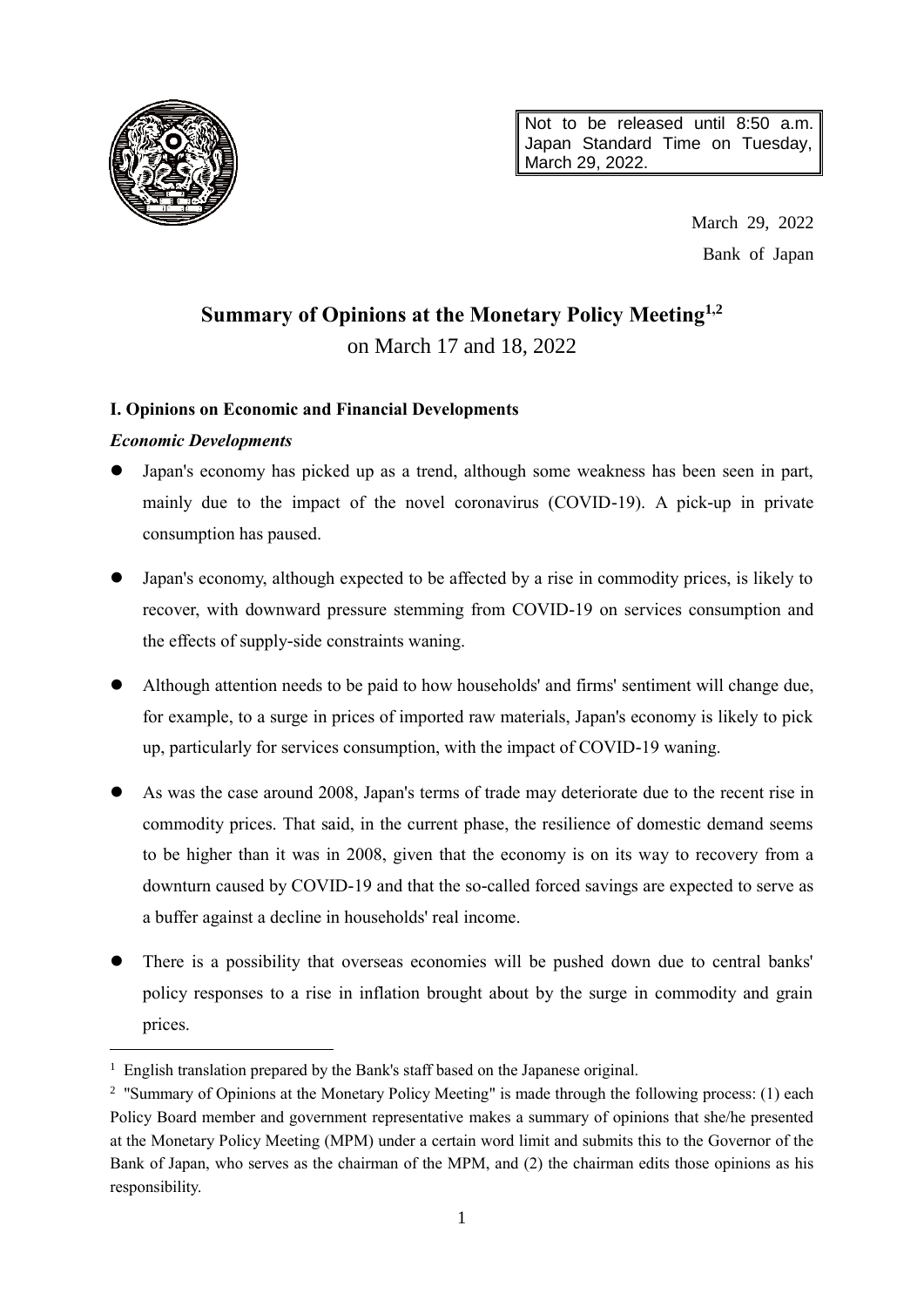- It is significantly unclear how the situation surrounding Ukraine will evolve, and its impact on economic activity at home and abroad is highly uncertain. The risk that it will push down Japan's economy is of concern.
- Russia's invasion of Ukraine has caused uncertainties to become extremely high. A rise in commodity and food prices and the materialization of geopolitical risks may put strong downward pressure on the economy.
- In the wake of the economic sanctions imposed mainly on Russia, activities of Japanese firms that have made investment in the countries concerned have been constrained. Because the impact of the stagnant flow of goods and money takes time to materialize, attention needs to be paid to the possibility that there will be a further increase in constraints and burdens following the sanctions.
- Under the low interest rate environment, the once conservative institutions such as pension funds have shifted their investment from bonds to high-risk assets including stocks. If the situation surrounding Ukraine and the impact of rises in European and U.S. interest rates cause significant adjustments in prices of risk assets, this could substantially affect those institutions.
- Since it is difficult for labor supply to increase further for women and seniors, wages of the middle class are more likely to increase as the economy recovers.

#### *Prices*

- The year-on-year rate of change in the consumer price index (CPI), despite being affected by a reduction in mobile phone charges, has been at around 0.5 percent, reflecting price rises of energy and other items.
- Although it depends on developments in crude oil prices and policy responses by the government, it is possible that the year-on-year rate of change in the CPI will increase clearly in positive territory from April, due mainly to a rise in energy prices, and stay at around 2 percent for the time being.
- The underlying inflationary pressure is projected to increase, mainly on the back of improvement in the output gap and a rise in medium- to long-term inflation expectations.
- The year-on-year rate of change in the CPI is likely to be at around 2 percent in the first half of fiscal 2022, due mainly to a surge in commodity prices. From the second half, however,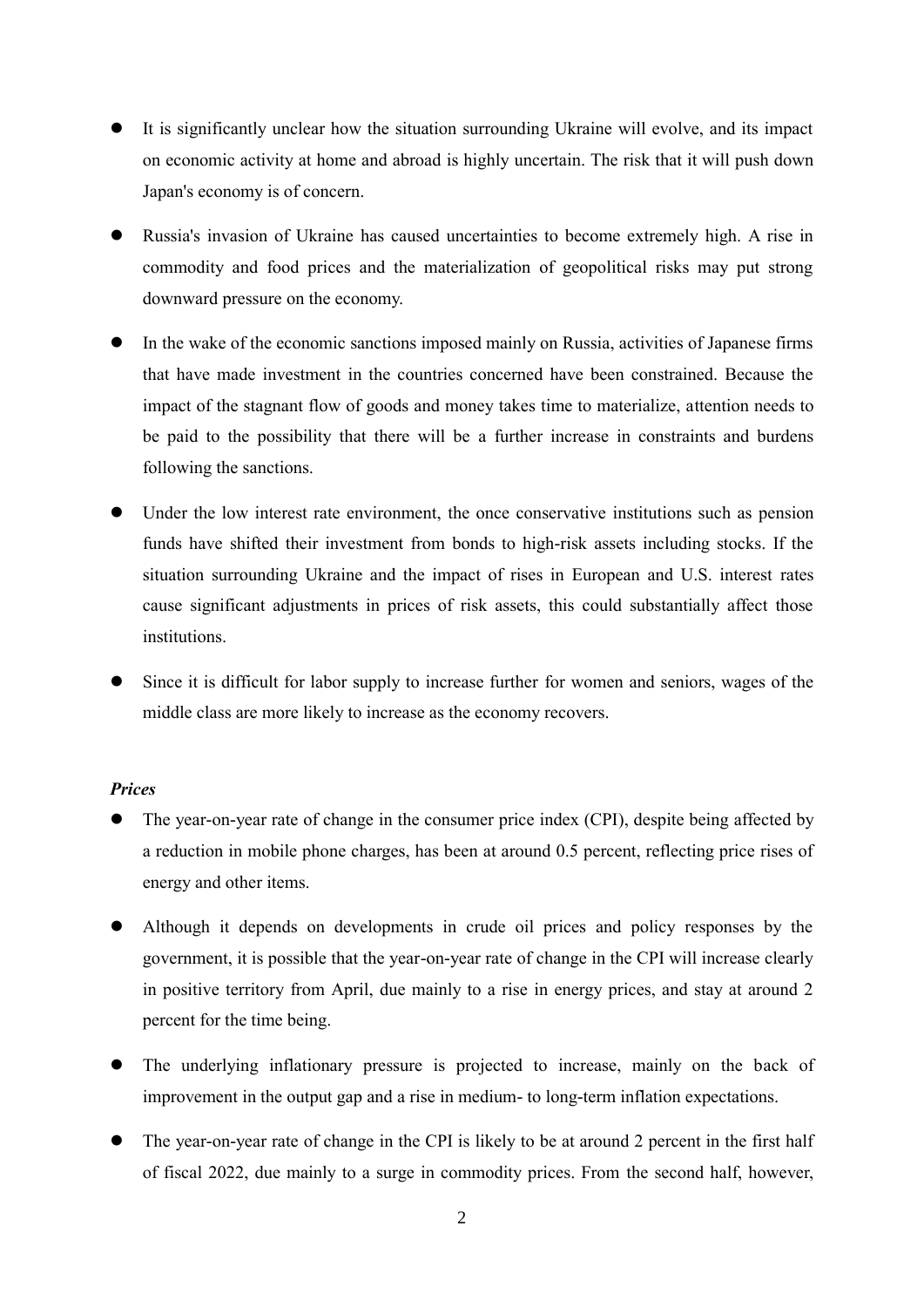attention needs to be paid to downside risks brought about by possible declines in commodity prices.

- It appears that firms have been passing on cost increases to a wider range of items. This seems to be because firms consider that they can now gain more acceptance by consumers of rises in selling prices than they did before, as there are circumstances where consumers are likely to find it reasonable for prices to rise, such as developments in competitors' price setting and price rises of energy and other items.
- As producer prices have continued to increase at a historically high pace, the underlying inflationary pressure in terms of the CPI seems to be gradually increasing as well. Attention is paid to whether the norm of refusing price rises, which seems to have been deeply entrenched in Japan, will diminish and whether improvement in the tolerance of price rises will be observed widely.
- Although retail prices have risen for energy-related items as well as food and other items, the pass-through of cost increases to retail prices overall has been limited thus far when considering the rise in producer prices. This indicates that the recovery in domestic demand has been insufficient and that it has remained difficult for firms to pass on cost increases to product prices under the current macroeconomic conditions.
- Given the household budget constraints and competitive environment for firms, it is unlikely that a surge in prices of imported raw materials will lead to a sustained rise in the overall CPI.
- Inflation brought about by a rise in import prices will only be temporary unless there is an increase in households' purchasing power. For sustained inflation, it is necessary to push up their purchasing power by increasing wages.
- Although changes continue to be observed in firms' price-setting behavior and inflation expectations, achieving the price stability target by the end of fiscal 2023 is difficult given developments in the output gap and inflation expectations.
- Raising firms' productivity is essential for sustained wage and price increases. Efforts by regional financial institutions are important in supporting the enhancement of firms' innovation through, for example, investment in human capital as well as in supporting the promotion of entry and exit of firms and their structural reforms through, for example, fostering startups.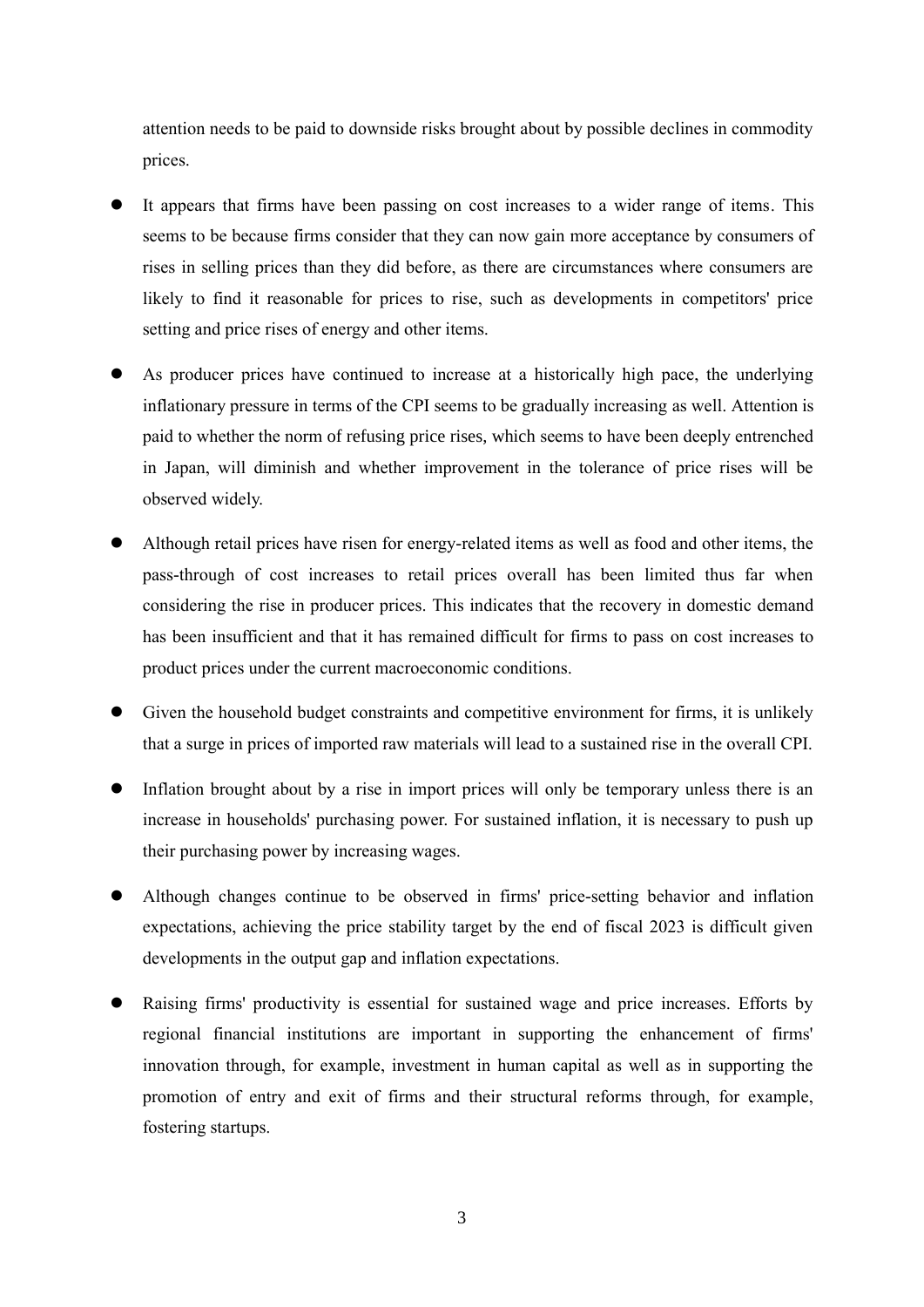#### **II. Opinions on Monetary Policy**

- Global financial and capital markets have been volatile in the wake of the situation surrounding Ukraine. That said, Japan's financial conditions have been accommodative on the whole, including for the CP and corporate bond markets.
- Unlike the United States and the United Kingdom, Japan is not in a situation where the inflation rate will likely exceed the price stability target of 2 percent in a continuous manner while accompanying rises in inflation expectations and wages. It is important for the Bank to continue with monetary easing to support the economic recovery from the pandemic.
- In Japan, there is a mixture of negative shocks to the economy and a virtuous cycle from a rise in corporate profits to increases in wages and business fixed investment. It is appropriate for the Bank to maintain monetary easing until underlying inflation reaches the price stability target in a stable and sustainable manner, so as to support the virtuous cycle.
- In addition to the impact of COVID-19, Russia's invasion of Ukraine has heightened uncertainties regarding future developments. In this situation, the Bank should continue with the current monetary easing and closely monitor developments in economic activity and prices.
- In the conduct of monetary policy, the effects that movements in commodity prices or exchange rates have on economic activity and prices, rather than the movements themselves, warrant consideration. It is therefore important that the Bank maintain the accommodative policy stance with the aim of achieving the price stability target in a stable and sustainable manner.
- Heightened geopolitical risks due to the situation surrounding Ukraine have caused price rises of energy and other items, and this will push down domestic demand while raising the CPI. Under these circumstances, it is necessary to improve labor market conditions and provide stronger support for wage increases, and therefore it is increasingly important that the Bank persistently continue with the current monetary easing.
- With the rises in commodity and other prices, the inflation rate may exceed 2 percent. However, if downward pressure on economic activity and prices increases, the economy may instead be in danger of falling into deflation again. If it becomes difficult to achieve the price stability target, the Bank should act nimbly and without hesitation.